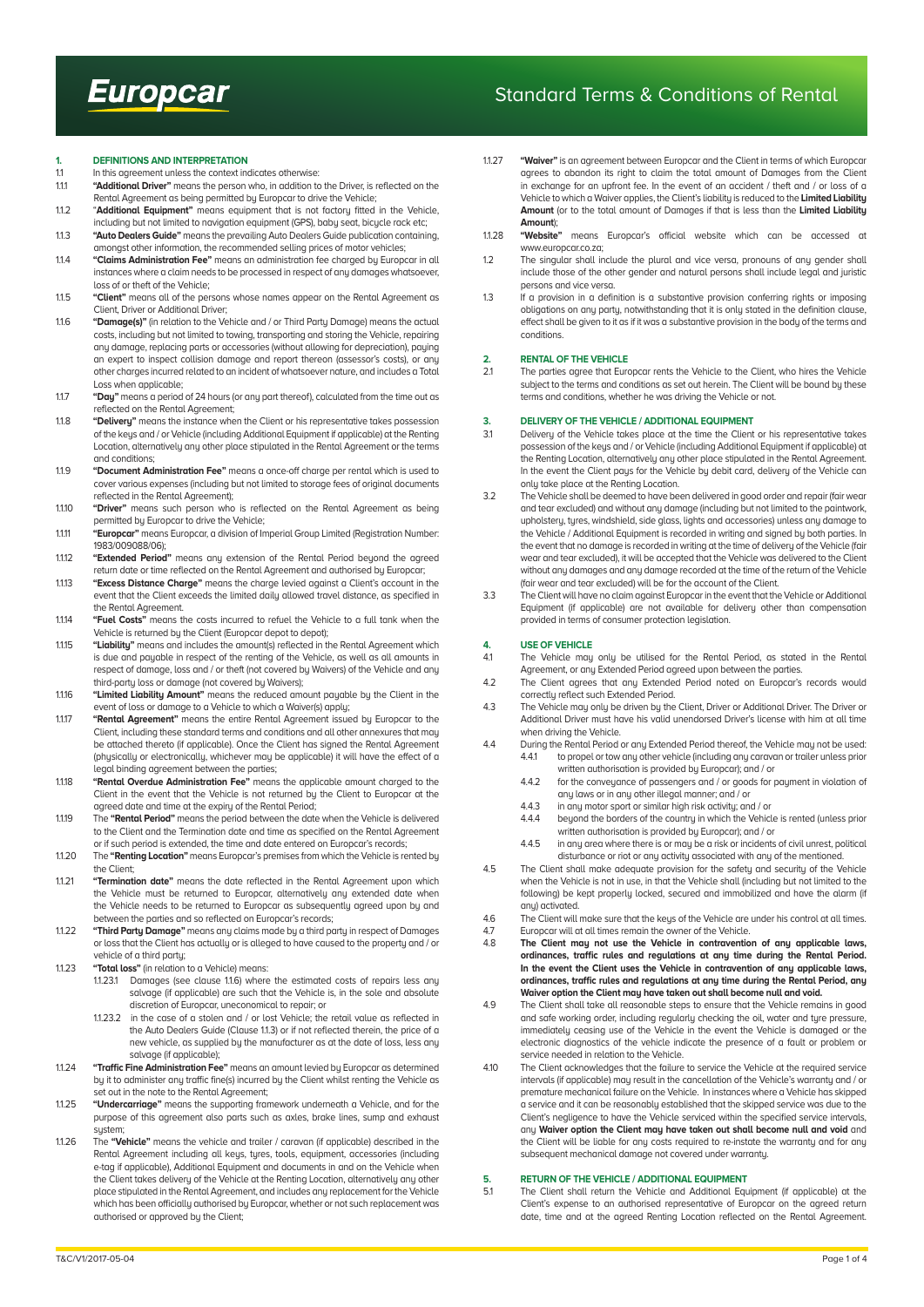In the event that the Vehicle is not returned as set out in this paragraph, any **Waiver option the Client may have taken out shall become null and void** in respect of the entire Rental Period.

- 5.2 The Client acknowledges that failure to return the Vehicle in terms of the agreement shall constitute unlawful possession by him, and Europcar may repossess the Vehicle wherever it may be found and from whomsoever is in possession thereof. Any costs incurred in recovering the Vehicle (including legal costs on the scale of attorney and client), as well as the cost of any additional rental days, will be for the account of the Client.
- 5.3 Should the Vehicle not be returned as indicated in 5.1 above, the Vehicle may be reported as stolen with the relevant authorities without any notice.
- 5.4 The Vehicle and Additional Equipment (if applicable) shall be returned undamaged, in good order and in roadworthy condition, fair wear and tear excepted.
- 5.5 When the Client returns the Vehicle to a Renting Location of Europcar, the Client shall: 5.5.1 Park the Vehicle in Europcar's reserved parking or allocated parking area; and
	- 5.5.2 Ensure that the Vehicle is properly locked and secure; and<br>5.5.3 Hand the keus to an authorised representative of Europcar 5.5.3 Hand the keys to an authorised representative of Europcar or, in the event that
		- the offices are not open for business, leave the keys in a drop safe provided at the offices of Europcar; and
	- 5.5.4 Additional Equipment must be handed in at the Europcar reception desk. Any Additional Equipment that is left in the Vehicle will be at the Client's risk.
- 5.6 The Vehicle and all risk relating to the Vehicle will remain the responsibility of the Client until Europcar has recorded the return of the Vehicle.
- 5.7 Fuel for the Vehicle is not included in Europcar's rates. Vehicles are delivered to the Client fully fuelled and the Client is required to return the Vehicle fully fuelled. Fuel consumption is gauged from Europcar depot to depot. In the event that the Client returns the Vehicle not fully fuelled, Europcar will either refuel the Vehicle on behalf of the Client and recover the fuel costs from the Client or supply the fuel to the Client and charge the Client for the fuel.

# **6. TERMINATION/CANCELLATION/EXTENSION OF RENTAL AGREEMENT**<br>61 Irrespective of anuthing to the contrary stated in this Rental Agreement sh

- Irrespective of anything to the contrary stated in this Rental Agreement, should there be any breach of the terms and conditions in this rental agreement then Europcar shall be entitled to end this agreement without any explanation at any time by notice (verbally or in writing depending on the situation) to the Client, and when this happens the Client shall return the Vehicle to Europcar immediately.
- 6.2 If the Client fails to return the Vehicle to Europcar, Europcar shall be entitled at any time to retake possession of the Vehicle, wherever found and from whosoever has possession thereof and any **Waiver option the Client may have taken out shall become null and void**. The obligations of the Client and the rights of Europcar under this Rental Agreement shall remain in force until the Vehicle has been returned to Europcar in terms of this Rental Agreement and the Client has complied with all his obligations. Any costs incurred in recovering the Vehicle will be for the account of the Client.
- 6.3 If the Client wishes to extend the Rental Period beyond the return date reflected in the Rental Agreement, notice must be given to Europcar and authorisation first be obtained from Europcar in respect of the extension. Europcar reserves the right to have the Vehicle inspected before authorising the extension of the Rental Period.
- 6.4 In the event that a debit card was used to pay for the Vehicle, the Client must visit a Europcar branch in order to arrange an extension before the due date of return as set out in the Rental Agreement. Failing to act in accordance with this clause will result in a breach of the Rental Agreement and Europcar will immediately negate all Waivers taken out by the Client for the entire Rental Period and shall be entitled to take any lawful measures, after notice or reasonable attempt to give notice to the Client, to recover the Vehicle from the Client. The Client shall be responsible for all recovery costs.
- 6. 5 Additional rental days will be charged directly to the Client's account or debit / credit card at the prevailing rate.

### **7. THE CLIENT/DRIVER /ADDITIONAL DRIVER**

- 7.1 Irrespective of what is stated elsewhere in this Rental Agreement, the Vehicle may not be driven during the Rental Period or any extension thereof by any person who has not been in possession of a valid unendorsed driver's license (in respect of the specific vehicle / code of vehicle rented) for at least 3 years.
- 7.2 The Client warrants that the Vehicle will never be driven by any person whose blood alcohol concentration exceeds the limit permitted by any law or regulation or whilst under the influence of intoxicating liquor or of a narcotic drug or similar substance. The Client further warrants that every driver of the Vehicle will have a valid unendorsed driver's license for at least 3 years to drive the specific vehicle code / type and will comply with all applicable laws and will comply with all of the provisions of this Rental Agreement.
- 7.3 If the Vehicle is driven by anyone other than the Driver and / or Additional Driver (irrespective of which other rights or remedies Europcar may have), the Client shall remain liable for all of his liabilities and obligations in terms of this Rental Agreement as if he has been driving the Vehicle. In the event the Vehicle is driven by anyone other than the Driver and / or Additional Driver at any time during the Rental Period, any Waiver option the Client may have taken out shall become null and void.
- 7.4 The Client also warrants that he is entitled and authorised to enter into this Rental Agreement and that all particulars given to Europcar and / or recorded on the Rental Agreement are true and correct.

#### **8. RENTAL RATES AND CHARGES**

8.1 The Client agrees to pay Europcar the rental rates plus all other charges and fees opted for or utilised by the Client, as set out in the Rental Agreement, up and until the Vehicle is returned, including but not limited to miscellaneous charges, airport surcharges, tourism levy, Claims Administration Fee, Document Administration Fee Traffic Fine Administration Fee, Rental Overdue Administration Fee, one way fee, over the border charges, delivery fee (including delivery fuel charges), collection fee, Super or Standard Waiver option charges, Personal Accident Insurance (if applicable), Windscreen and Tyre Waiver, Minor Damage Waiver, Excess Distance Charge, fuel, toll fees, Additional Driver(s) fee, all taxes due and payable on rental rates (which ever of these fees and / or costs may be applicable). A comprehensive schedule of Europcar's rental rates and charges can be viewed on the Website.

- 8.2 In determining the charges, the distance traveled by the Vehicle (where required) shall be determined from the Vehicle's odometer, or if this is not possible for any reason, by Europcar in its sole discretion, on any other fair and reasonable basis and the Client shall be obliged to provide all such information and assistance as Europcar may require for that purpose. If the odometer has been tampered with, the kilometres traveled will be deemed to be 1,000 kilometres per day.
- 8.3 The Client shall be liable for all fines (excluding fines issued for expired vehicle licenses), penalties and similar expenses including but not limited to parking, traffic and other offences (whichever may be applicable), as a result of the use of the Vehicle during the Rental Period and the Client accordingly indemnifies Europcar against all such liability. Europcar will re-direct all fines, penalties and / or similar charges directly to the Client for payment and in cases where this is not possible, will add all fines, penalties and / or similar charges that accumulated on the Vehicle during the Rental Period onto the Client's account.
- 8.4 In the event that any Additional Equipment (if applicable) is lost or damaged, the Client will be liable for the replacement value thereof. The replacement value will be charged to the Client's account or debit / credit card.
- 8.5 The Client authorises Europcar to insert any Vehicle and / or Rental rate particulars that are not known or are unavailable at the time of signature of the Rental Agreement into the Rental Agreement as soon as such Vehicle and / or rental rate particulars become available.

# **9. DEPOSITS**

- 9.1 A deposit, as required by Europcar and set out in the Rental Agreement (depending on the method of payment), is payable on signature of the Agreement.
- 9.2 Europcar may charge the Client's account, credit / debit card at a later time, should there be extra charges which Europcar were not aware of at the issuing of the invoice or if at the initial debit of the Client's account there were insufficient funds to cover the full amount of the invoice. This amount may also be deducted from the deposit. The Client may not withhold payment of any amount outstanding or demand that it be deducted from the deposit paid.
- 9.3 The deposit, or the remaining balance thereof (after deducting all applicable additional charges), will be refunded to the Client as soon as possible after the Client has complied with all of his obligations in terms of the Rental Agreement, alternatively no later than 21 days after return of the Vehicle.

### **10. RENTAL REQUIREMENTS AND PAYMENT**

- At the time of signing the Rental Agreement, the following must be provided by the Client:<br>1011 Europear approved method of payment or South African bank issued credit Europcar approved method of payment or South African bank issued credit card / debit card (it however remains within Europcar's sole discretion to accept or decline any method of payment at any time); and
	- 10.1.2 Full names; residential, postal and physical addresses, banking details, telephone number and e-mail address. A local contact address and telephone number must also be provided if the Client is not a citizen in the country in which the Vehicle is rented; and
- 10.1.3 A valid, original unendorsed driver's licence (held by the holder for at least 3 years) and an original identity document or / an original passport if not in possession of an identity document in the country in which the Vehicle is rented. 10.2 All payments are due on demand, but at the latest on expiru of the Rental Period (unless
- otherwise agreed in writing). All charges payable by the Client shall be paid by credit / debit card on the termination of the Rental Period, unless the Client has a valid account with Europcar or Europcar requires all or any charges to be prepaid in advance.
- 10.3 The Client will not be allowed to deduct or withhold payment of any amounts due in terms of this agreement for any reason whatsoever.
- 10.4 The Client remains liable for payment of any and all amounts due which are not paid or settled in full bu the issuer of the card.
- 10.5 If Europcar has agreed to accept payment of any amount specified on the Rental Agreement from the Client by credit card / debit card, the Client's signature on the Rental Agreement will constitute authority for Europcar to obtain authorisation and / or payment. The signature will also constitute authority for the issuer of the card to debit the cardholder's account with the total amount due to Europcar (including but not limited to damages or loss suffered by Europcar).
- 10.6 In the event that the Client returns the Vehicle to Europcar before the date due on the Rental Agreement, the Client shall pay either the usual rates and charges applicable to the period and / or kilometres actually used, or the rates and charges as if the full Rental Period and / or kilometres occurred, at the sole but reasonable discretion of Europcar.
- 10.7 In the event of an accident and / or if the Vehicle is stolen and / or lost, the amount of the damages shall be the total loss suffered by Europcar and / or the amount reflected on the Rental Agreement and will be payable by the Client on such terms as imposed by Europcar at its sole discretion.
- 10.8 In the event of an accident and / or if the Vehicle is stolen and / or lost, Europcar will be entitled to charge a Claims Administration Fee and assessor's fee (if applicable) on the Client's account, or charge it to the Client's debit / credit card.
- 10.9 Should the Client disobey any traffic regulation which results in a fine, the fine as well as a fine administration fee will be charged to the Client's account or debit / credit card.
- 10.10 Daily rates are calculated strictly per Day, from time of delivery of the Vehicle to time of return of the Vehicle.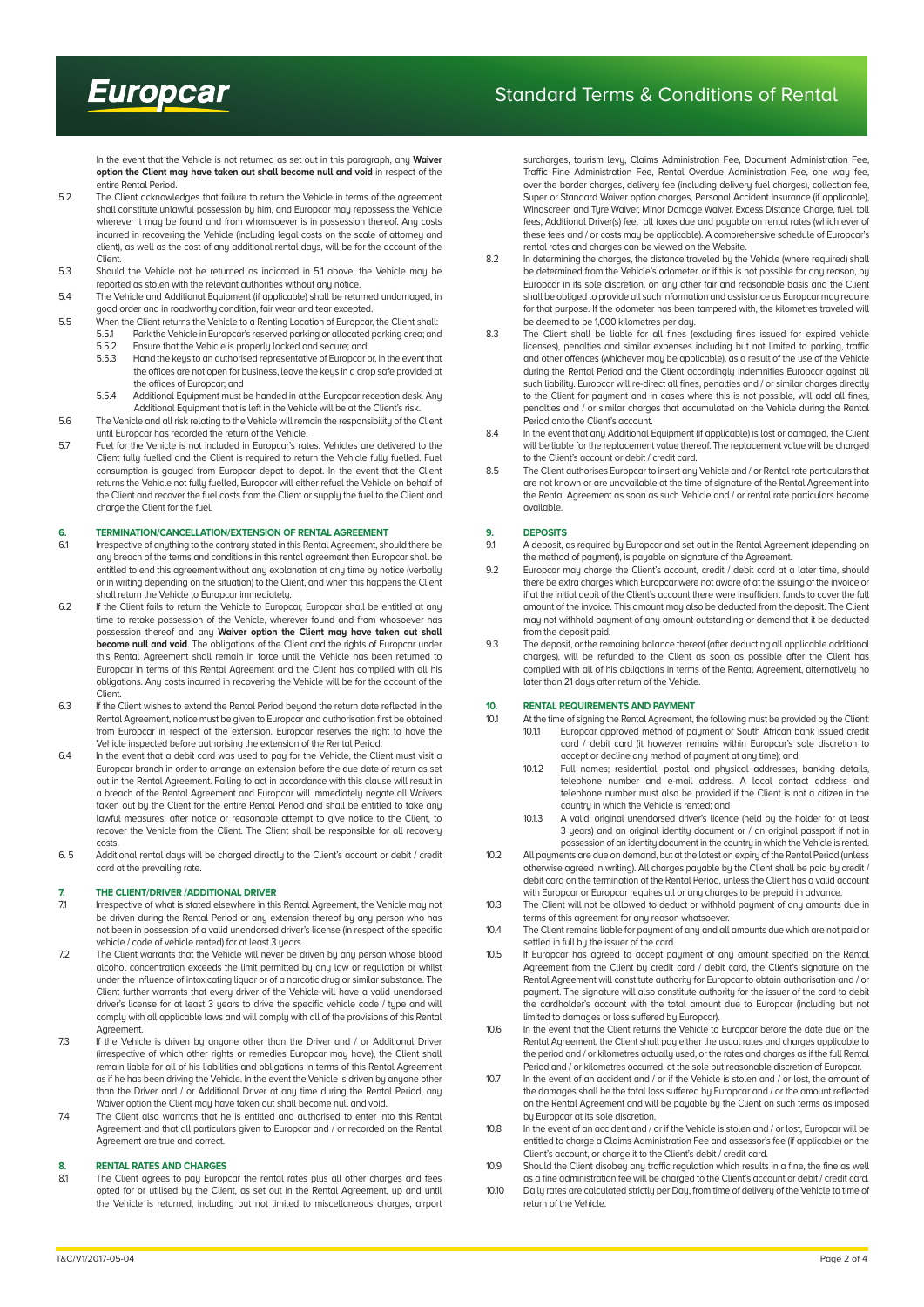

### Standard Terms & Conditions of Rental

- 10.11 Should a Vehicle, in Europcar's sole discretion, require valet cleaning, the valet charges will be billed directly to the Client's account or credit / debit card.
- 10.12 An additional fee will be charged for any Additional Driver.
- 10.13 If any amount is not paid on due date, Europcar may without prejudice to any rights it may have charge mora interest on the overdue amount at the applicable prescribed legal rate. The parties agree that this Rental Agreement does not constitute a credit agreement as defined by the National Credit Act, Act 34 of 2005 (herein after referred to as "the Act") and therefore falls outside the ambit of the Act.
- 10.14 A certificate of any Director, Manager or Accountant of Europcar, whose capacity need not be proved, as to any amount owed by the Client to Europcar shall constitute prima facie proof of the amount due.

#### **11. PROCEDURE IN THE EVENT OF AN INCIDENT (DAMAGE / THEFT / LOSS) INVOLVING THE VEHICLE**

- 11.1 If at any time the Vehicle is damaged, stolen, or lost, the Client and / or Driver shall take every reasonable precaution to safeguard the interest of Europcar including but not limited to, the following where appropriate:
	- 11.1.1 In the event of theft, hijacking or in the case of a lost Vehicle the incident needs to be reported by the Client to Europcar immediately and to the nearest police station within 6 hours of the incident.
	- 11.1.2 In the event of any Damage to the Vehicle, the Client shall notify Europcar immediately and report the incident to the nearest Police station within 24 hours.
	- 11.1.3 the Client shall furnish Europcar with a completed Europcar Damage / Incident Report form together with a copy of his driver's license within 24 hours from the incident or theft / hijacking / loss of the Vehicle. The Damage / Incident Report form can be obtained from any Europcar branch or from the Website.
	- 11.1.4 the Client shall furnish Europcar with a Police accident case / reference number within 24 hours of the incident, alternatively from receipt thereof from the Police; 11.1.5 the Client shall obtain the name(s) and addresses of everyone involved in the
	- incident and of possible witnesses; 11.1.6 the Client shall not admit any responsibility or liability nor release any party
	- from any liability or potential liability nor settle any claim or potential claim against or by any party nor accept any disclaimer of liability;
	- 11.1.7 the Client shall make reasonable provision for the safety and security of the Vehicle and will not abandon the Vehicle, unless extraordinary circumstances warrant it;
	- 11.1.8 the Client shall co-operate with Europcar and its insurer (if applicable) in the investigation, the making or instituting of any claim or action and the defense of any prosecution, claim or action relating to the incident (including the making of an affidavit if he is requested to do so).
	- 11.1.9 in the event that the Client is not the driver, then, without in any way reducing the Client's obligation or Europcar's rights in terms of this Rental Agreement, the Client shall ensure that the person who drove the Vehicle at the time of the incident complies with the provision hereof.
	- 11.10 the Client shall within 24 hours of receipt thereof furnish to Europcar (and if the Client is not the Driver, the Client shall also ensure that the Driver / Additional Driver or person who drove the Vehicle at the time of the incident does) any notice of claim, demand, summons or the like which the Client or the Driver / Additional Driver or person who drove the Vehicle at the time of the incident may receive in connection with the Vehicle.
	- 11.1.11 The Client and / or Driver and / or Additional Driver warrants that the information completed in Europcar's Damage / Incident Report form as referred herein above will be complete, true and correct in every respect;
	- 11.1.12 Europcar, at its absolute and sole discretion, reserves the right to provide a replacement Vehicle in the event of damage or loss of the Vehicle. In the event of accident damage to a Vehicle, the Client is liable to settle the applicable Limited Liability (if applicable), alternatively all other amounts due and payable to Europcar (damages, liability etcetera) prior to an alternative Vehicle being provided.
	- 11.1.13 Europcar will not take any responsibility whatsoever for the loss of or damage to a Client's personal belongings.
	- 11.1.14 The Client may not affect any repairs on the Vehicle.
	- 11.1.15 Where the Vehicle is not drivable, the Client must phone Europcar Call Centre (0861 131 000) immediately and an authorised towing company will be appointed to uplift the Vehicle. The Client irrevocably and unconditionally indemnifies Europcar against any charges incurred by unauthorised towing companies and authorities. The Client will be held liable for any charges resulting from unauthorised towing of the Vehicle.

### **12. CLIENT'S RISKS AND LIABILITIES / WAIVERS**

- 12.1 The Vehicle is rented by the Client at his sole risk, from Delivery of the Vehicle until such time as Europcar has recorded the return of the Vehicle in terms of clause 5.
- 12.2 The Client shall be liable for all Damages and / or total loss sustained to the Vehicle, whether the damage and / or loss are caused and / or whether or not it is attributable to his fault or negligence (including but not limited to hail damage and other acts of God). The above liability may be reduced by the Client by electing one or more of Europcar's Waiver options. The Waiver options available to the Client are set out in the table below. Any reference to amounts exclude VAT.

|                                                                                                                                              | Ture & Windscreen<br>Waiver                                                                                                                      | Minor Damage Waiver                                                                                                                                                                                                                                                                                         | Super & Standard<br>Waiver for Theft / Loss                                                                                                                                            | Super & Standard<br>Waiver for Accident<br>Damage                                                                                                              |
|----------------------------------------------------------------------------------------------------------------------------------------------|--------------------------------------------------------------------------------------------------------------------------------------------------|-------------------------------------------------------------------------------------------------------------------------------------------------------------------------------------------------------------------------------------------------------------------------------------------------------------|----------------------------------------------------------------------------------------------------------------------------------------------------------------------------------------|----------------------------------------------------------------------------------------------------------------------------------------------------------------|
| General purpose                                                                                                                              | To limit the Client's<br>liability in respect of<br>damage to tyres and<br>windscreen.                                                           | To reduce the Client's<br>costs related to, and<br>time spent on, minor<br>damage below R2<br>500 and to cover<br>the Client's liabilitu in<br>respect of the first R2<br>500 of damage.                                                                                                                    | To limit the Client's<br>liabilitu in instances<br>of theft or loss of a<br>Vehicle.                                                                                                   | To limit the Client's<br>liability in respect of<br>damage that is not<br>related to theft or loss<br>of a Vehicle.                                            |
| Items specifically<br>included                                                                                                               | Tures<br>Windscreen                                                                                                                              | All items, except those<br>listed as specificallu<br>excluded, up to a<br>maximum of R2 500.                                                                                                                                                                                                                | Lost or stolen Vehicles.                                                                                                                                                               | All items, except those<br>listed as specifically<br>excluded.                                                                                                 |
| Items specifically<br>excluded                                                                                                               | Any damage caused<br>by water.<br>Any damage to areas<br>other than tyres or<br>windscreen.                                                      | Any damage caused<br>by water.<br>Anu damage to the<br>undercarriage of the<br>Vehicle.<br>Damage to tyres and<br>windscreen.<br>Lost or stolen vehicles                                                                                                                                                    | Any damage caused<br>by water.<br>Anu damage not<br>related to lost or stolen<br>Vehicles.                                                                                             | Any damage caused<br>by water.<br>Any damage to the<br>undercarriage of the<br>Vehicle.<br>Damage to tyres and<br>windscreen.<br>Lost or stolen vehicles       |
| Client contribution<br>reauired in case of<br>damage                                                                                         | No                                                                                                                                               | Only in cases where<br>damage exceeds<br>R2 500 in total.                                                                                                                                                                                                                                                   | Yes. Client contribution<br>in the event that<br>a Vehicle is lost/<br>stolen will be lower if<br>Super Waiver option<br>is selected than if<br>Standard Waiver option<br>is selected. | Yes. Client contribution<br>in the event of<br>damage will be lower<br>if Super Waiver option<br>is selected than if<br>Standard Waiver option<br>is selected. |
| Claim administration<br>fee and assessor's<br>costs (if applicable)                                                                          | No                                                                                                                                               | Onlu in cases where<br>damage exceeds<br>R2 500 in total.                                                                                                                                                                                                                                                   | Yes                                                                                                                                                                                    | Yes                                                                                                                                                            |
| Third party damage<br>covered                                                                                                                | No                                                                                                                                               | No                                                                                                                                                                                                                                                                                                          | N <sub>o</sub>                                                                                                                                                                         | Yes. Client will be liable<br>for the first R15 000 of<br>Third Party damage.                                                                                  |
| Clarifying notes                                                                                                                             | No<br>Windscreen cover does<br>not cover side and<br>back glass, sunroof or<br>any other glass.<br>Ture cover does not<br>cover rims or hubcaps. | In cases where<br>damage exceeds R2<br>500, the Client will be<br>liable for the amount<br>exceeding R2 500;<br>where the Client has<br>also opted for the<br>Super or Standard<br>Waiver for Accident<br>Damage, the client<br>contribution required<br>under such Waiver<br>will be reduced by<br>R2 500. |                                                                                                                                                                                        | Client will be<br>responsible for all<br>towing costs and<br>assessment fees. if<br>applicable.                                                                |
| Actions which could<br>result in a breach of<br>the Waiver conditions<br>and the Client being<br>responsible for the<br>total cost of damage | Refer to clause 12.5                                                                                                                             |                                                                                                                                                                                                                                                                                                             |                                                                                                                                                                                        |                                                                                                                                                                |

- 12.3 The Client's personal belongings in the Vehicle are not covered by any Waivers.
- 12.4 Should the Client decline any of Europcar's Waivers and / or is in breach of the terms and conditions of this Rental Agreement or the terms and conditions of the selected Waiver, the Client will be liable for the cost of Europcar's loss or damage as well as all Third Party Damages
- 12.5 Europcar's Waivers do not cover any damage to the Vehicle in the event of:<br>12.51 Damage and / or total loss due to Client Driver nealigence or
	- Damage and / or total loss due to Client Driver negligence or deliberate actions;
		- 12.5.2 Damage and / or total loss sustained whilst the Client is in breach of any applicable laws, ordinances, traffic rules and regulations (including speeding and driving whilst under the influence of intoxicating liquor, narcotic drugs or similar substances);
		- 12.5.3 Damage and / or total loss sustained where incidents are not reported in accordance with the procedure specified in this Rental Agreement;
		- 12.5.4 Damage and / or total loss sustained where the incident takes place outside the country in which the Vehicle was rented, unless prior written approval for the Vehicle to be taken outside the country has been obtained from Europcar;
		- 12.5.5 Damage and / or total loss sustained if at any time the Vehicle is driven by an unauthorised driver;
		- 12.5.6 Damage and / or total loss sustained where the Vehicle is driven whilst damaged and the Client should reasonably have been aware of the unsafe or damaged condition of the Vehicle, or used in a manner which prejudices Europcar's interests or rights therein and / or as prohibited in clause 4, in the sole discretion of Europcar;
		- 12.5.7 Damage and / or total loss sustained where the Client was not holding a valid unendorsed Driver's license (in respect of the Vehicle / class of Vehicle rented) for more than 3 years at the time the damage or loss was sustained;
		- 12.5.8 Damage and / or total loss sustained where an extension of the Rental Agreement is not authorised by Europcar and where the Rental Period has expired;
		- 12.5.9 Damage and / or total loss caused as a result of the Vehicle being driven on a road that was not suitable for that Vehicle, as determined in the sole but reasonable discretion of Europcar;
		- 12.5.10 Failure to produce the Vehicle keys in the case of theft of the Vehicle, unless exceptional circumstances apply;
		- 12.5.11 Failure to report the last known location of the Vehicle prior to the theft;
		- 12.5.12 The Client breaching any term and / or condition set out in the Rental Agreement;